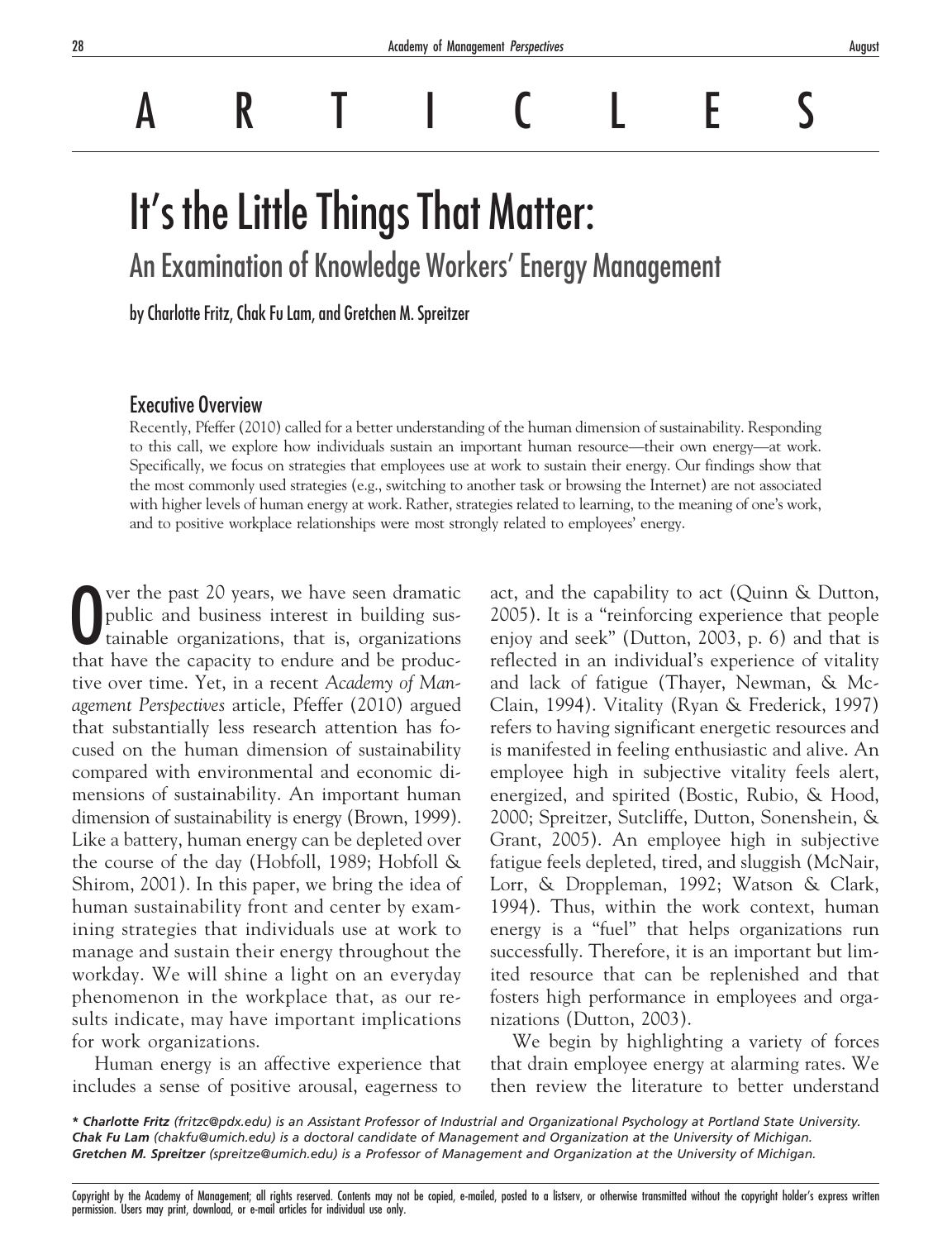psychological processes related to employee energy management. Next, we turn to our study of micro-breaks and work-related strategies employees can use to manage their energy at work. Using a sample of more than 200 knowledge workers, we show that the most frequently used strategies are not necessarily the strategies most potent for human sustainability. In other words, the strategies most employees use to give them energy don't actually work. By examining what sustains human energy at work, we heed Pfeffer's (2010) call for a more targeted focus on the human dimension of sustainability. Our results provide research evidence for the importance of studying human sustainability in the workplace.

## **Forces Draining Human Energy at Work**

I n modern corporate America, many employees can relate to the following:

*I've habitually spent my days immersed in projects, poring over details and running from one engagement to another without a break—and it's suffocating. I've even gone so far as to hold my urge to use the bathroom all day so I could make one more phone call, one more meeting, or one more something (William, 2006).*

There are many factors that contribute to the depletion of human energy at work. Popular books even call the depletion of human energy at work the *human energy crisis* (Loehr & Schwartz, 2003). The human energy crisis often gets worse during recessionary times, when workloads increase due to layoffs and more people are employed in service-sector jobs requiring more emotional labor, which also depletes human energy reserves (Pugh, 2001).

A number of factors have reduced opportunities that normally help employees recover their energy. First, long work hours preclude having time to unwind from work. For example, as A.G. Lafley, ex-CEO of Procter & Gamble (Fortune, 2006), recounted:

*I'd be up in the morning between 5 and 5:30. I'd work out and be at my desk by 6:30 or 7, drive hard until about 7 p.m., then go home, take a break with my wife, Margaret, and be back at it later that evening. I was just grinding through the day. During my first year in this job, I worked every Saturday and every Sunday morning.*

Second, more employees are electronically "tethered" to work via Blackberry or smartphone and are obliged to respond to calls and e-mails outside of normal work hours. Because employees have a hard time "unplugging," their energy reserves are being depleted with little chance to recover before the next message or call needs answering.

Third, in today's difficult financial times, organizations, fighting for financial survival, are less able to afford perks such as fitness facilities, additional vacation days, free food, or retreats that may reenergize employees. Furthermore, heightened job insecurity and work furloughs can induce a sense of uncertainty that makes employees less inclined to take time off for recovery (Ashford, Lee, & Bobko, 1989; Schor, 1992; Storseth, 2007). Resulting worries can contribute to sleep disruption, leading to sleep deprivation and higher levels of fatigue during the workday (Scott & Judge, 2006; Sonnentag, Binnewies, & Mojza, 2008). Finally, jobs have become more and more interdependent (Griffin, Neal, & Parker, 2007), increasing the need for interpersonal interaction and coordination. However, interaction and coordination require effort, and interactions can be negative and thus drain human energy.

Even factors beyond one's immediate work environment can deplete human energy available for work. As more workers are part of dual-career marriages (Byron, 2005) and the number of single parents is growing (Census Bureau, 2007), employees are less likely to have a partner taking care of home life full time. Thus, employees have less time for recovery during leisure time as they embrace a "second shift" (Hochschild, 1990) of housework and childcare when they finish their workday.

Given that so many factors can deplete human energy at work, a key question becomes how employees can generate more vitality and reduce fatigue *at work*. We first review the literature on recovery from work demands in order to learn more about how people restore their energy during non-work time. We then turn our focus to a less understood but important question: Given that there are fewer opportunities for recovery outside of work, how can people maintain their energy at work and in the doing of work?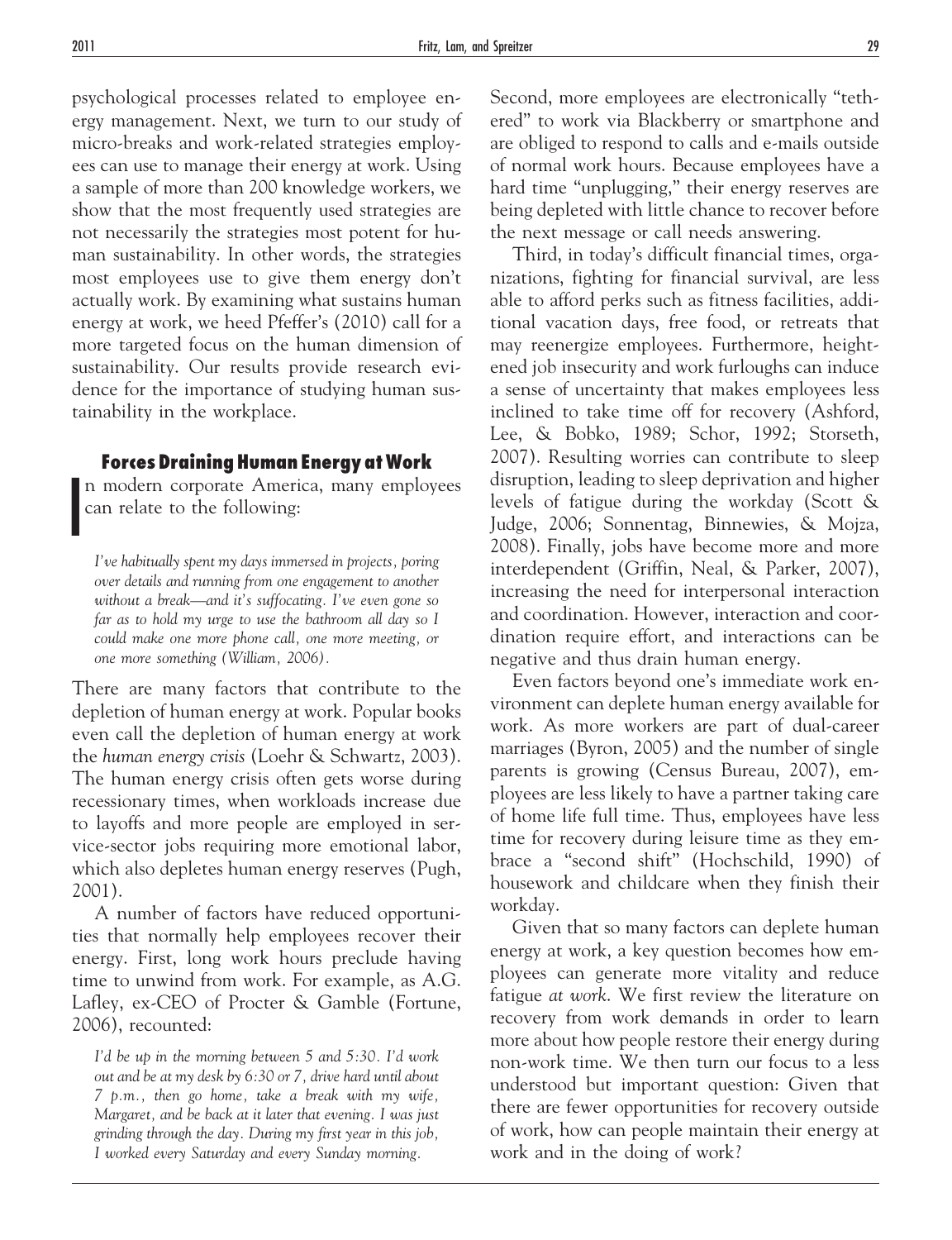# **What Does the Literature on Recovery Processes Outside of Work Tell Us About the Management of Human Energy?**

Employees often need to complete a variety of tasks during the workday. The fulfillment of most of these tasks requires human energy and effort. Thus, employees need energy not only to accomplish their everyday work tasks but also to go above and beyond what they are asked to do. Human energy can be seen as a resource (Hobfoll, 1989, 1998) that helps people regulate their behaviors and emotions in compliance with organizational or group norms and expectations. However, this energetic resource is limited and can be depleted over time due to work demands. Thus, employees need to find ways to replenish their energy on a regular basis.

Accordingly, research on recovery (i.e., unwinding from work demands) has found that employees can use their time *off* work, such as evenings (Sonnentag et al., 2008) or weekends (Fritz & Sonnentag, 2005), to recharge their energy and reduce their fatigue. For example, Fritz and colleagues (2010) found that recovery experiences during the weekend were positively related to joviality—an experience similar to human energy—as well as to lower levels of fatigue at the end of the weekend. Further, Sonnentag et al. (2008) found that positive unwinding experiences during workday evenings are associated with higher levels of human energy during the following workday. Finally, a study by Sonnentag (2003) indicated that recovering from work stress during the evening was associated with higher levels of work engagement and proactive behavior the following workday. Thus, research on recovery from work demands has pointed to one mechanism by which employees can sustain their energy and performance capacity over time.

Further, research suggests that the kinds of experiences one has during non-work time matter to the restoration of human energy as well. Specifically, experiences such as relaxation, mastery experiences, a sense of control, and psychological detachment from work have been found to be particularly beneficial for recovery (Fritz & Sonnentag, 2005; Fritz et al., 2010; Sonnentag & Fritz, 2007). In addition, sleep is an important factor in replenishing human energy. Accordingly, results from day-level studies indicate that employees experiencing high-quality sleep at night reported higher levels of energy the next day (Scott & Judge, 2006; Sonnentag et al., 2008).

Despite the significant progress recovery scholars have made in understanding what replenishes human energy during off-work time, research indicates that the beneficial effects of recovery activities fade over time. For example, vitality is sapped by the end of the workweek (Fritz et al., 2010) or at the end of the workday (Lin & Fritz, 2011). This directly speaks to Pfeffer's (2010) concerns regarding organizations' lack of understanding of human sustainability: If employees cannot sustain their energy over longer periods of time, organizations cannot expect them to achieve consistently high-level performance. Thus, in this paper, we turn our attention to how recovery can take place *at* work (during micro-breaks or in the doing of work).

## **What Does the Literature on Breaks at Work Tell Us About the Management of Human Energy?**

For the most part, research on breaks at work has focused on formal, structured breaks, often taking an ergonomic or health perspective (Dababneh, Swanson, & Shell, 2001; Taylor, 2005; Tucker, Folkard, & Macdonald, 2003; Van Dieen & Oude Vrielink, 1998). While smoking and coffee breaks at work were found to be detrimental to health, rest breaks and physical activity during breaks were found to be beneficial. Longer or more frequent rest breaks led to fewer strain reactions, injuries, and job-related accidents. For example, frequent 10-minute breaks that included simple flexibility and strength exercise routines decreased fatigue, anger, and depression and increased mood (Pronk, Crouse, & Rohack, 1995). In a study of cheerleading instructors, Trougakos and colleagues (2008) examined the impact of specific respite break activities (including socializing, napping, and relaxing) and chore breaks (working with clients, running errands, and preparing for upcoming sessions) on customer service performance, and found that respite breaks aided recovery and performance while chore breaks did not.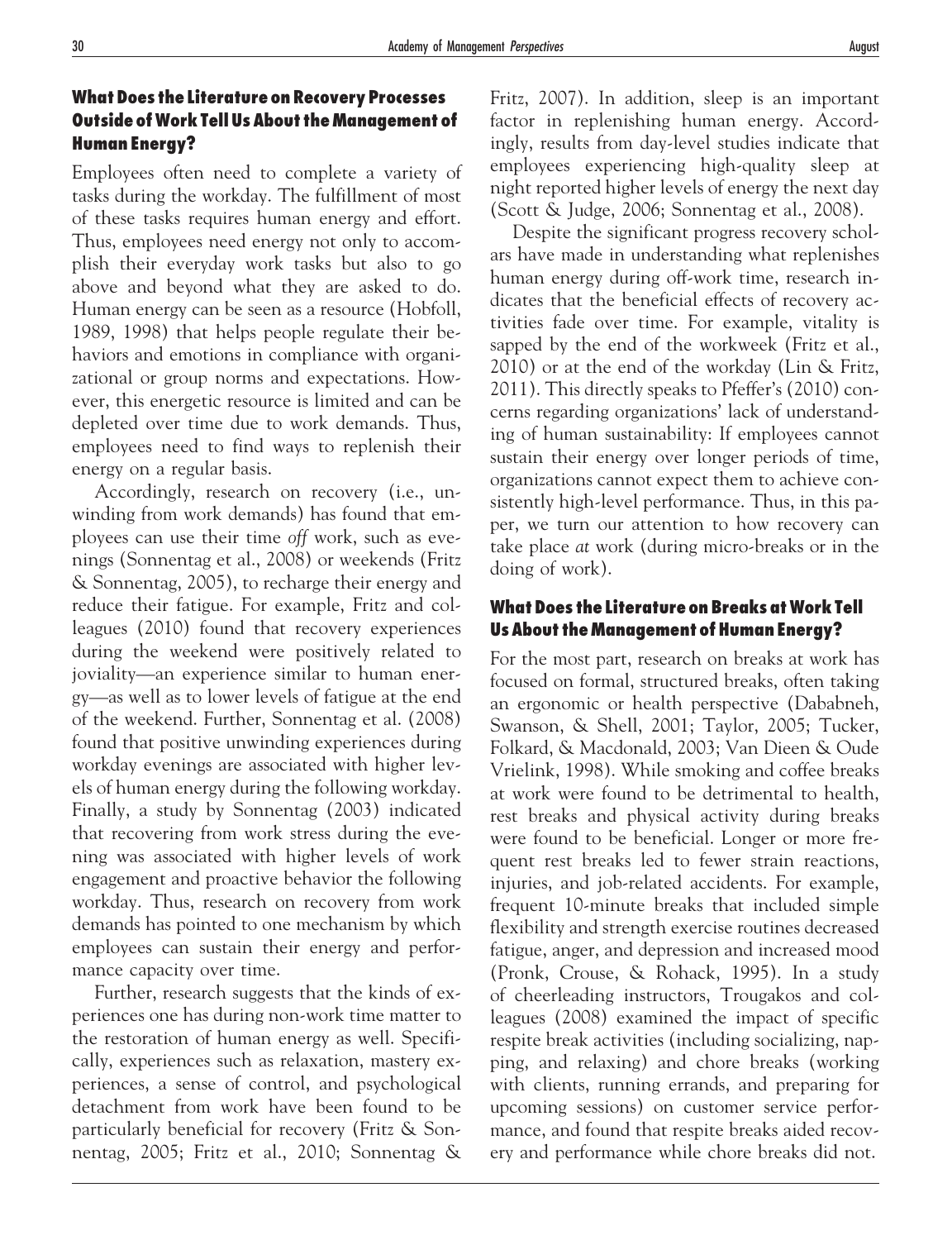More recently, Trougakos and Hideg (2009) pointed to the importance of "momentary recovery" at work or taking micro-breaks "in the moment" as needed. This might be experienced as taking a moment of mindlessness after finishing one task and before addressing the next task (Elsbach & Hargadon, 2006). Yet to date, the literature on these kinds of breaks has not explicitly addressed their role in the management of human energy. In this paper, we examine the effects of micro-breaks, but also look at strategies that employees use during the workday and their impact on experienced vitality and fatigue.

# **An Examination of Strategies Employees Use at Work to Increase Their Energy**

The goal of this study was to explore a variety of micro-breaks and work-related strategies that employees use explicitly to manage their energy at work. Adapting from Loehr and Schwartz's he goal of this study was to explore a variety of micro-breaks and work-related strategies that employees use explicitly to manage their en-(2003) categorization, we examined strategies concordant with four themes of tactics related to the sustenance of human energy at work: (1) physical,  $(2)$  relational<sup>1</sup>,  $(3)$  mental, and  $(4)$  spiritual. Physical strategies usually take the form of a break to fulfill basic physiological needs such as drinking water, going to the bathroom, or engaging in any kind of physical activity. Relational strategies include interacting and connecting with people in a positive manner (e.g., showing gratitude to someone at work, offering help to someone). Mental strategies refer to focused, sometimes futureoriented behavior such as making a to-do list for work or making plans for the evening or the weekend. Finally, spiritual strategies are used to help see the "bigger picture" of things—for example, through thinking about the meaning of one's work.

As noted above, some of these strategies are what we call "micro-breaks." They are breaks in the sense that they aren't directly related to the doing of work. Examples might include drinking water, taking a walk, smoking, checking personal e-mails, making plans for the weekend, running an errand, or having a snack. Other strategies are employed while employees are doing their work. We refer to these as "work-related strategies" because they occur in the doing of work. Examples might include switching to another task, making a to-do list, or offering help to someone. In our study, we examine both types of strategies—micro-breaks and work-related strategies— employees report engaging in to manage their energy at work. Further, and even more important, we look at which strategies are actually related to increased subjective vitality and reduced fatigue at work. The complete list of strategies is provided in column 2 of Tables 1a and 1b.

#### **Research Design**

The variance the applicability of our survey items<br>to a white-collar sample, we first conducted a<br>pilot study with 20 employees from a global<br>management consulting company. After receiving o examine the applicability of our survey items to a white-collar sample, we first conducted a pilot study with 20 employees from a global only minor feedback on our survey, we proceeded to our main sample, composed of employees working for a U.S. software development company. After agreeing to participate in the study, the organization's human resources department sent e-mails to about 400 employees asking them to participate in the study. Both organizations were interested in learning about strategies for employees to regulate their energy at work. A \$5 gift card was provided to employees who completed the survey.

#### **Sample**

Study participants  $(N=214)$  worked across hierarchical levels in professional and clerical positions and thus included mostly knowledge workers. They were on average 45 years old, 53% were male, and 63% had a college degree. Participants had worked at the company an average of 11 years. Respondents indicated working 40.50 hours per week on average  $(SD=8.10)$  and came from a variety of departments, including quality, finance/ accounting, human resources, general administration, information technology, sales/marketing, legal, and customer relations. About 81% of respondents were in supervisor positions of some kind. With regard to health-related variables, respondents slept on average 7.7 hours  $(SD=1.11)$ 

<sup>&</sup>lt;sup>1</sup> We altered this category label in the Loehr and Schwartz (2003) model from "emotional" to "relational" because our goal was to examine the importance of relationships in creating human energy at work. We further assumed that all four categories (physical, relational, mental, and spiritual) can be associated with positive emotional experiences, such as energy. Therefore, a category labeled "emotional" may have been confusing.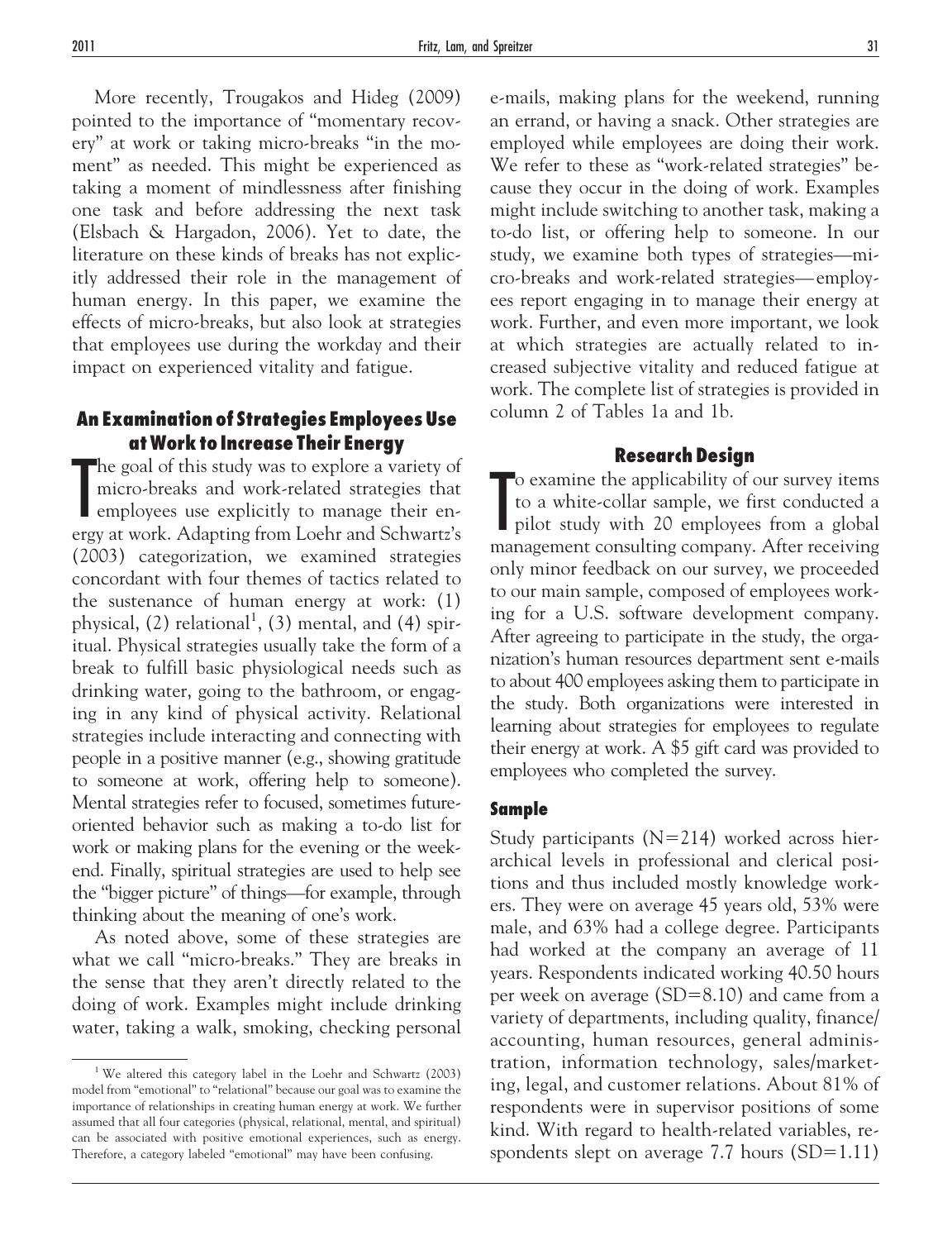| <b>Rank</b>     | <b>Strategy</b>                                    | <b>Mean</b> | <b>Relationship With</b><br><b>Subjective Vitality</b> | <b>Relationship</b><br><b>With Fatigue</b> |
|-----------------|----------------------------------------------------|-------------|--------------------------------------------------------|--------------------------------------------|
|                 | Check e-mail                                       | 3.68        |                                                        |                                            |
|                 |                                                    |             |                                                        |                                            |
| $\overline{2}$  | Switch to another task                             | 3.52        |                                                        |                                            |
| 3               | Make a to-do list                                  | 3.44        |                                                        |                                            |
| 4               | Offer help to someone at work                      | 3.24        |                                                        |                                            |
| 5               | Talk to a co-worker/supervisor                     | 3.23        |                                                        |                                            |
| 6               | Learn something new                                | 3.14        | $+$                                                    |                                            |
| 7               | Focus on what gives me joy at work                 | 2.95        | $^{+}$                                                 |                                            |
| 8               | Set a new goal                                     | 2.90        | $+$                                                    |                                            |
| 9               | Do something that will make a colleague happy      | 2.79        | $+$                                                    |                                            |
| 10              | Make time to show gratitude to someone I work with | 2.70        | $+$                                                    |                                            |
| $\overline{11}$ | Check and update schedule                          | 2.60        |                                                        |                                            |
| 12              | Seek feedback                                      | 2.52        | $+$                                                    |                                            |
| 13              | Vent about a problem                               | 2.50        |                                                        | $+$                                        |
| 14              | Shut out interruptions                             | 2.38        |                                                        |                                            |
| 15              | Reflect on how I make a difference at work         | 2.34        | $^{+}$                                                 |                                            |
| 16              | Get out of the office for a meeting                | 2.34        |                                                        |                                            |
| 17              | Find ways to delegate                              | 2.32        |                                                        |                                            |
| 18              | Reflect on the meaning of my work                  | 2.24        | $+$                                                    |                                            |
| 19              | Make a phone call                                  | 2.09        |                                                        |                                            |
| 20              | Clean the office                                   | 1.98        |                                                        |                                            |

## **Table 1a Work-Related Strategies**

 $+/-$  indicates significant correlations with Cronbach's  $\alpha$  <.05.

per night, drank on average 3.04 cups of coffee per day  $(SD=2.23)$ , and exercised 4.30 times  $(SD=1.96)$  per week.

## **Measures**

We developed items to measure the variety of strategies individuals might use to manage their energy at work, including micro-breaks and workrelated strategies described above. We also held a brainstorming session with a group of organizational scholars and doctoral students to identify additional strategies. Twenty items reflected workrelated strategies, while 22 others reflected strategies employees could engage in at work but that were not directly work related (i.e., micro-breaks). We asked participants to rate the extent to which they used each of these behaviors "to manage their energy at work" on a scale ranging from 1 (not at all) to 5 (frequently). We also included an openended question asking for other strategies participants used that were not represented on the list.

We sought out two validated measures to capture positive and negative elements of human energy at work. Specifically, we assessed vitality at work using Ryan and Frederick's (1997) sevenitem subjective vitality scale. Sample items include "I feel alive and vital at work" and "I have energy and spirit at work." Cronbach's alpha was .90. We assessed fatigue—as an indicator of lack of human energy—with the seven-item subscale of the POMS (Profile of Mood States; McNair et al., 1981). Sample items include "worn out" and "exhausted." Cronbach's alpha was .95.

## **Results**

## *What strategies do people report using to manage their human energy at work?*

We first examined the extent to which indi-<br>viduals reported using the different strate-<br>gies (see the first three columns of Tables 1a<br>and 1b) to manage their energy at work. While viduals reported using the different strategies (see the first three columns of Tables 1a and 1b) to manage their energy at work. While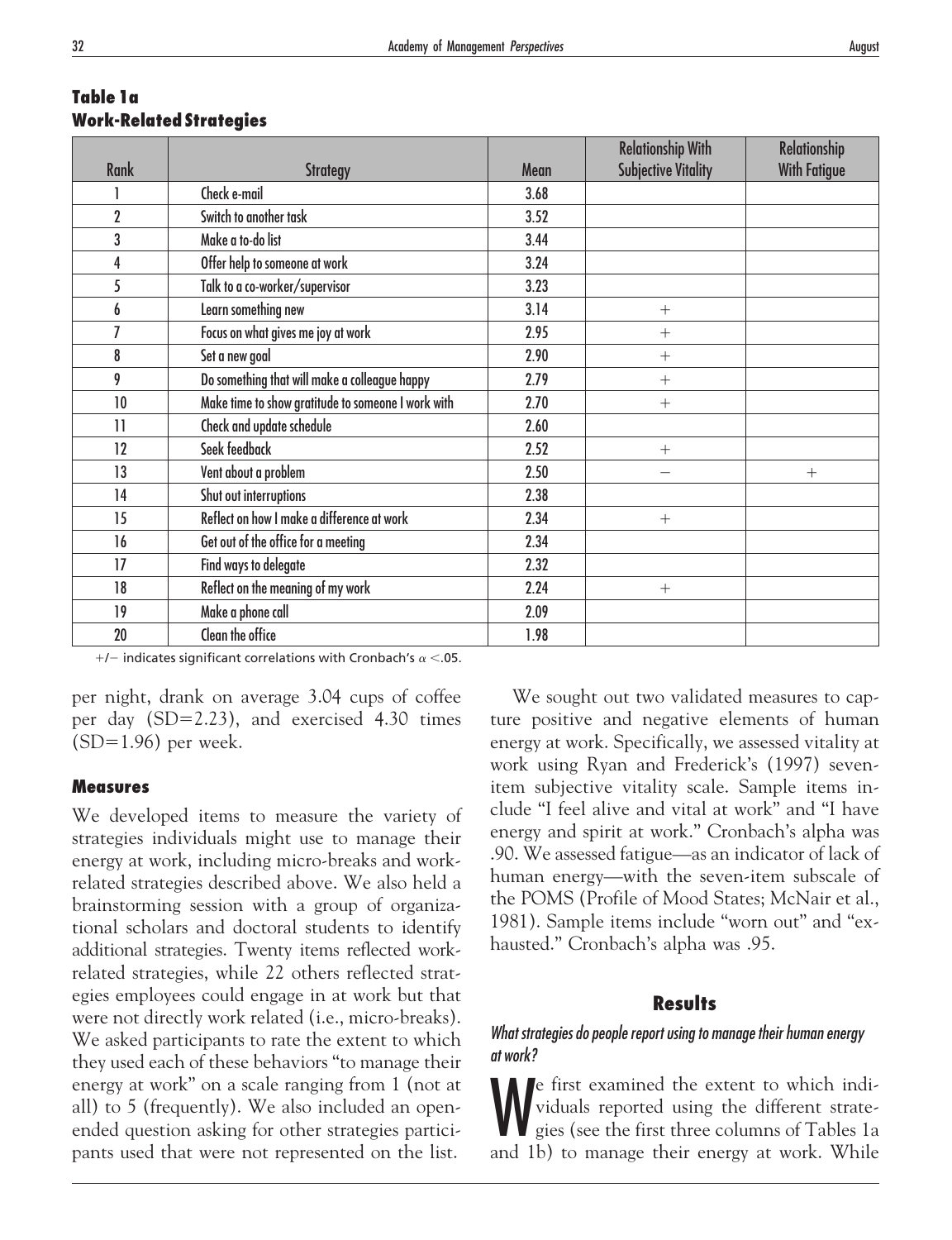| Table 1b            |  |
|---------------------|--|
| <b>Micro-Breaks</b> |  |

|                 |                                                                  |      | <b>Relationship With</b>   | <b>Relationship</b> |
|-----------------|------------------------------------------------------------------|------|----------------------------|---------------------|
| <b>Rank</b>     | <b>Strategy</b>                                                  | Mean | <b>Subjective Vitality</b> | <b>With Fatigue</b> |
|                 | <b>Drink water</b>                                               | 3.54 |                            |                     |
| $\overline{2}$  | Have a snack                                                     | 3.01 |                            | $+$                 |
| 3               | Go to the bathroom                                               | 2.92 |                            | $^{+}$              |
| 4               | Drink a caffeinated beverage                                     | 2.90 |                            | $+$                 |
| 5               | Do some form of physical activity, including walks or stretching | 2.84 |                            |                     |
| 6               | Talk to someone about common interests (like sports or hobbies)  | 2.58 |                            | $+$                 |
| 7               | Check in with a friend or family member                          | 2.53 |                            |                     |
| 8               | Listen to music                                                  | 2.53 |                            | $+$                 |
| 9               | Surf the web                                                     | 2.48 |                            | $+$                 |
| 10              | Show compassion to someone who needs help                        | 2.44 |                            |                     |
| $\overline{11}$ | Go outside for some fresh air                                    | 2.37 |                            |                     |
| 12              | Check and send personal e-mails and text messages                | 2.20 |                            | $+$                 |
| 13              | Make plans for the evening or weekend                            | 2.09 |                            | $+$                 |
| 14              | Look out the window                                              | 2.08 |                            |                     |
| 15              | Do an errand                                                     | 1.93 |                            |                     |
| 16              | Read something for fun                                           | 1.87 |                            |                     |
| 17              | Daydream                                                         | 1.78 |                            | $+$                 |
| 18              | Shop                                                             | 1.48 |                            | $+$                 |
| 19              | Meditate                                                         | 1.42 | $^{+}$                     |                     |
| 20              | Nap                                                              | 1.17 |                            |                     |
| 21              | Write in my journal                                              | 1.15 |                            |                     |
| 22              | Smoke                                                            | 1.08 |                            | $^{+}$              |

 $+$ / $-$  indicates significant correlations with Cronbach's  $\alpha$  <.05

these are behaviors that people often engage in at work, we specifically asked participants to report the extent to which they engaged in these strategies with the intent "to manage their energy at work." The top five most common work-related strategies were (1) check e-mail, (2) switch tasks, (3) make a to-do list, (4) offer help to someone at work, and (5) talk to a co-worker or supervisor. Each of these strategies has a mean of over three on a five-point scale. In terms of non-work-related strategies, the five most common micro-breaks were (1) drink some water, (2) have a snack, (3) go to the bathroom, (4) drink a caffeinated beverage, and (5) do some form of physical activity including walks or stretching. These findings suggest that these strategies are often employed by individuals in our sample to manage human energy at work.

#### *Are these strategies related to vitality and fatigue at work?*

As described above, we chose vitality and fatigue to capture different aspects of human energy. We measured both because while they are moderately related to each other ( $r = -0.52$ ), they clearly pick up some distinct aspects of energetic resources at work (one indicates an abundance of energy whereas the other indicates the lack of energy).

As shown in columns 4 and 5 of Table 1a, none of the top five most common work-related strategies was significantly related to vitality or fatigue. With regard to micro-break strategies, the data also indicated that none of the top three most common strategies was associated with vitality. However, one of the most common strategies, *drink a caffeinated beverage* (rank 4), was related to lower levels of vitality. Results for fatigue looked somewhat different. Specifically, fatigue was pos-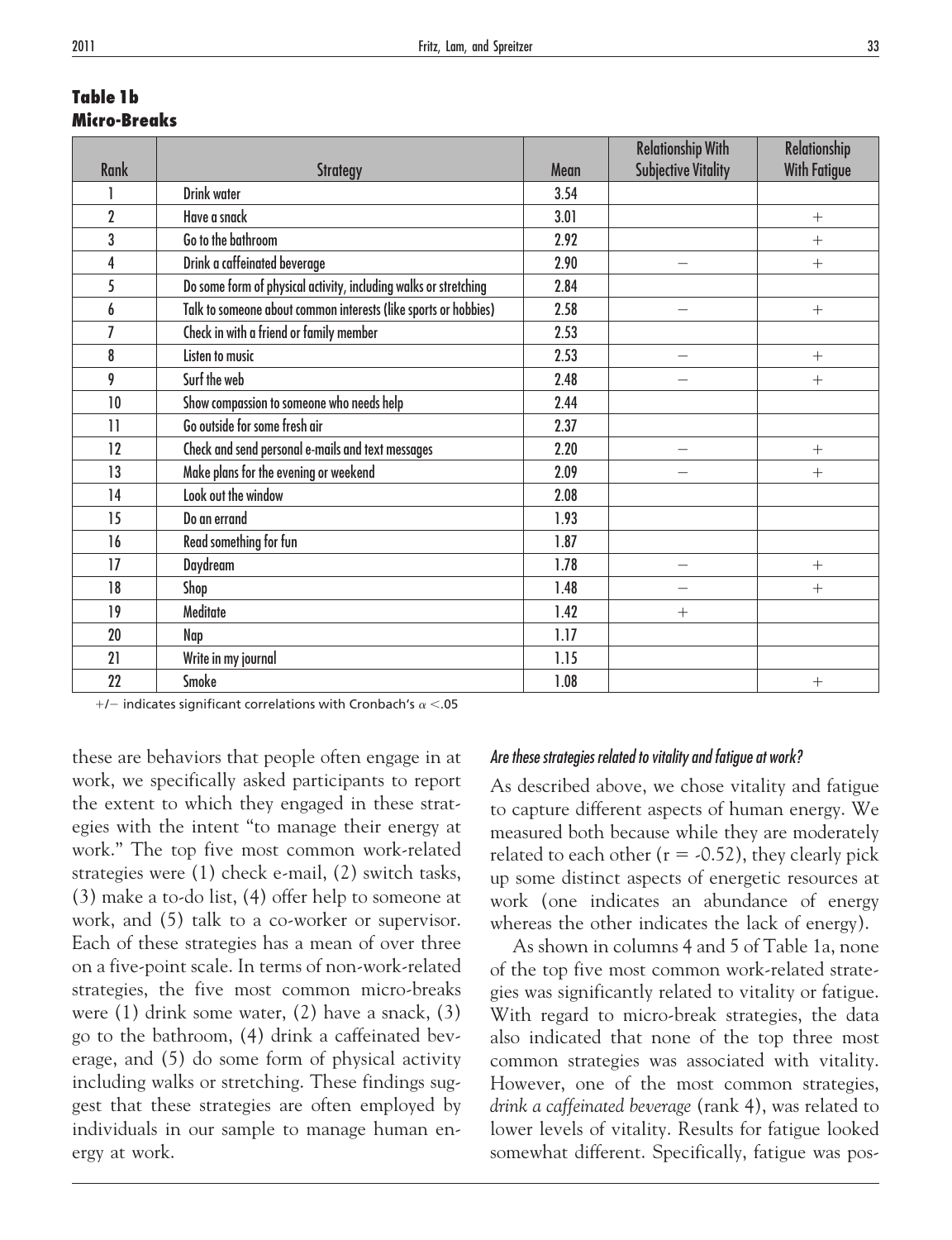itively associated with three of the top five most common non-work strategies, namely *have a snack* (rank 2), *go to the bathroom* (rank 3), and *drink a caffeinated beverage* (rank 4). Thus, these strategies were more often used in the presence of higher levels of fatigue. It may be that employees seek out these strategies when they are already fatigued.

Overall, these results indicate that the most commonly reported strategies were generally not related to vitality, and contrary to popular belief, several of the most common micro-breaks were positively related to fatigue. In general, our findings suggest that people may not be employing the strategies most closely associated with human energy at work.

#### *Which strategies are most related to vitality and fatigue at work?*

The energy management strategies found to be most positively related to vitality were (in order of magnitude): (1) learn something new, (2) focus on what gives me joy in my work, (3) set a new goal, (4) do something that will make a colleague happy,  $(5)$  make time to show gratitude to someone I work with, (6) seek feedback, (7) reflect on how I make a difference at work, and (8) reflect on the meaning of my work. Interestingly, all of these strategies are work-related (not micro-breaks) and reflect notions of learning, relationships, and meaning at work. Only one work-related strategy was negatively related to subjective vitality: *vent about a problem.* In contrast, with the exception of venting about a problem, fatigue was not related to any work-related strategies. These findings suggest that specific work-related strategies are associated with higher levels of vitality but have no relationship with fatigue.

Interestingly, results for the micro-breaks looked quite different. Here several strategies were related to vitality. Specifically, subjective vitality was negatively related to eight of the micro-break strategies and positively to only one strategy: *meditate*. However, fatigue was related to 11 microbreak strategies, always in a positive way. Thus, micro-break strategies were mostly related to lower vitality and to higher levels of fatigue. These results indicate that individuals looking to effectively manage their energy at work would do well to focus on work-related strategies rather than micro-breaks.

#### **Discussion**

Popular practice suggests that certain work strat-<br>egies help employees replenish and sustain<br>their energy over time. However, our findings<br>indicate that the strategies employees report using egies help employees replenish and sustain their energy over time. However, our findings indicate that the strategies employees report using most frequently to manage their energy are not significantly related to higher levels of vitality or lower levels of fatigue. Why would people use these strategies if they aren't effective? One possible explanation is that these strategies are used as a distraction when employees are fatigued and need a "time-out," indicating that energetic resource levels are already depleted. Thus, they may be a type of positive diversion (Iwasaki, 2003). For example, when employees are fatigued they choose activities such as surfing the Internet or having a snack, hoping to reduce fatigue and increase human energy.

With regard to work-related strategies two causal pathways may be at play: On one hand, employees experiencing high levels of energy decide to pursue activities such as showing gratitude or reflecting on the meaning of their work. On the other hand, employees experiencing low levels of energy may pursue those same experiences to increase their energy levels as a result. Given that we cannot discern causality in our analysis given our cross-sectional design, we cannot test this assertion, but the findings are suggestive.

We also found it interesting that other strategies often discussed in the popular press, such as napping, writing in a journal, and going outside for fresh air or being close to nature (Cable News Network, 2008; Kaplan, 2001) were related neither to vitality nor to fatigue. While these strategies may be discussed in the popular media, it's not clear whether they are the most effective ways to manage human energy at work. Instead, they may have more potent effects as sources of recovery during leisure time (e.g., during evenings or weekends). One exception was the meditation microbreak strategy, which was related to higher vitality.

On the other hand, the strategies we found to be most related to vitality are learning-oriented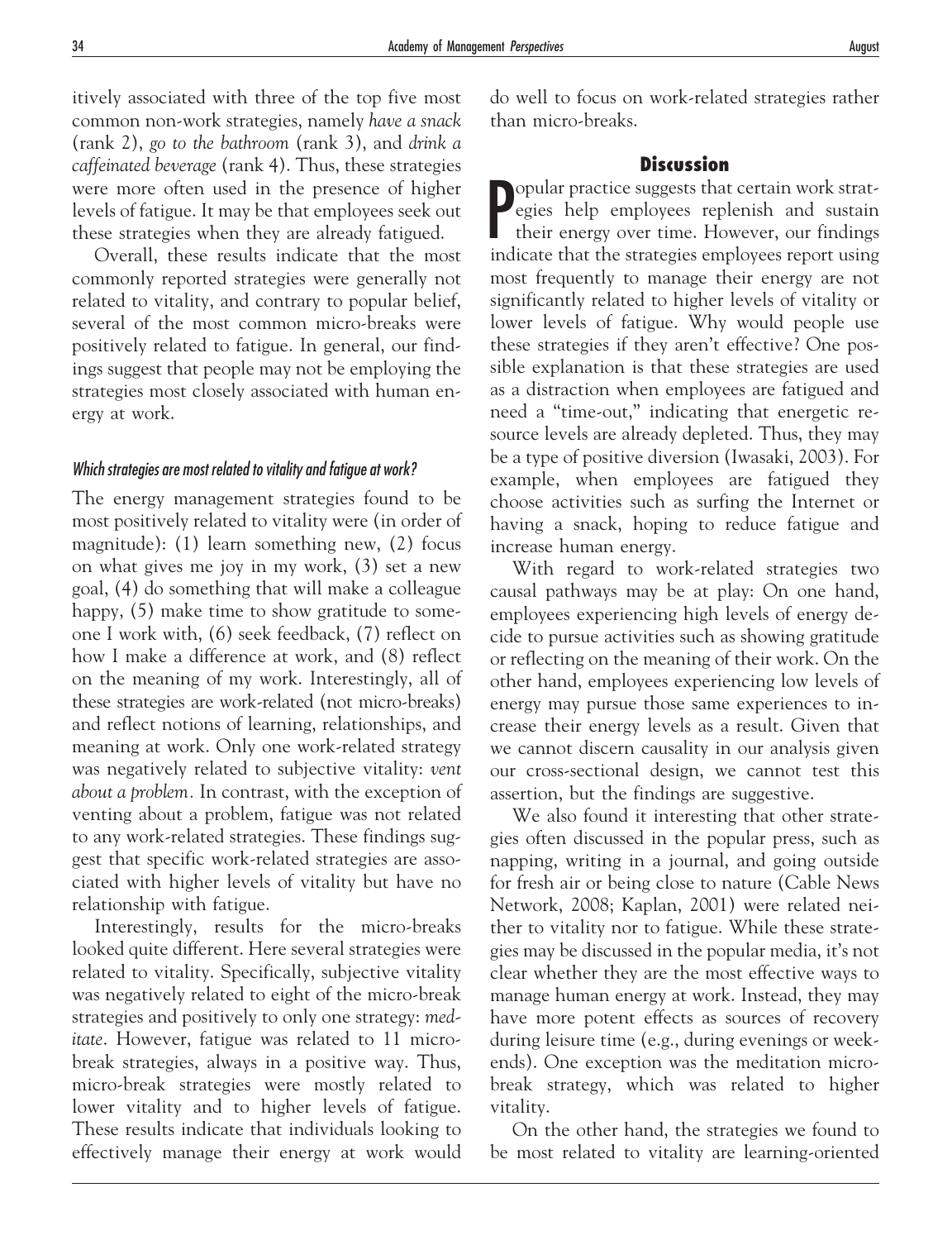(e.g., learning something new), relational (e.g., doing something that will make a colleague happy), and meaning-related (e.g., reflecting on how I might make a difference at work). Why might this be? In terms of learning, recent research on thriving at work shows a strong relationship between learning and vitality (Spreitzer et al., 2005). When people are learning, they are growing and developing, which in turn creates psychological resources. In addition, when people assume a learning orientation (VandeWalle, Brown, Cron, & Slocum, 1999) they become open to new things (rather than being resistant to change), which further increases vitality and vigor.

In terms of relationships at work, recent research (Dutton, 2003; Heaphy & Dutton, 2008; Quinn & Dutton, 2005) suggests that positive relationships at work are energizing, both physically and emotionally. Positive relationships at work create immediate and enduring consequences for an individual's cardiovascular, immune, and neuroendocrine systems. Thus, they are actually health-producing. In contrast, corrosive work relationships are like black holes that deplete psychological resources (Dutton, 2003). This lack of psychological resources or energy may then again affect the quality of interpersonal relationships. Thus, human energy and the quality of connections with others at work seem to be reciprocally related (Quinn, 2007).

In summary, high-quality relationships at work generate and sustain energetic resources, equipping people to do work and to do it well. Such energizing connections can be created in one-time interactions as well as in long-term relationships (Dutton, 2003). Accordingly, Shraga and Shirom (2009) found that warm interactions with others including one's supervisor were related to more vigor at work. Baker, Cross, and Wooten (2003) further found that individuals who were able to energize others showed higher job performance themselves.

Outside the work context, research by Caldwell (2005) and by Joudrey and Wallace (2009) indicates that leisure activities that involve friendship and social support are particularly therapeutic. Accordingly, findings in the context of weekend

experiences (Fritz & Sonnentag, 2005) indicate that spending time with people one likes is associated with higher levels of well-being, less disengagement, and higher task performance at the beginning of the following work week.

In terms of meaning, when people feel that their work matters somehow, they are more creative, satisfied, engaged, and committed to it (Cohen-Meitar, Carmeli, & Waldman, 2009; Pratt & Ashforth, 2003; Spreitzer, 1995, 1996). For example, recent research on job design (Grant, 2007) demonstrated that jobs are most motivating when individuals feel that their work has impact on others. In this vein, Grant, Campbell, Chen, Cottone, Lapedis, and Lee (2007) found that when individuals (firemen, dentists, fundraisers, lifeguards) could see the significance and meaning of their work to beneficiaries, they were more effective in their work. This finding is consistent with work by Caldwell (2005), who found that leisure activities that involve something personally meaningful are particularly therapeutic.

Accordingly, volunteering and similar activities that create meaning during leisure time were found to be associated with higher happiness and life satisfaction (Mojza, Lorenz, Sonnentag, & Binnewies, 2010; Thoits & Hewitt, 2001). Similar to our results, research by Spreitzer et al. (2005) suggests that resources created in the doing of work (such as positive meaning and positive relationships) are associated with higher levels of thriving, indicated through vitality and learning.

Thus, our findings suggest that strategies related to learning, meaning, and positive relationships help create positive experiences for oneself and those around one. This in turn may help employees and work groups regulate their behaviors and emotions in accordance with organizational rules and expectations.

## **Contributions, Limitations, and Future Directions**

Recovery research suggests that how people spend their non-work time (e.g., evenings and weekends) can help them unwind and thus restore their energy. Furthermore, research on breaks suggests that breaks during the workday can also aid recovery. Our research extends this literature by focusing on what people do *at* work to sustain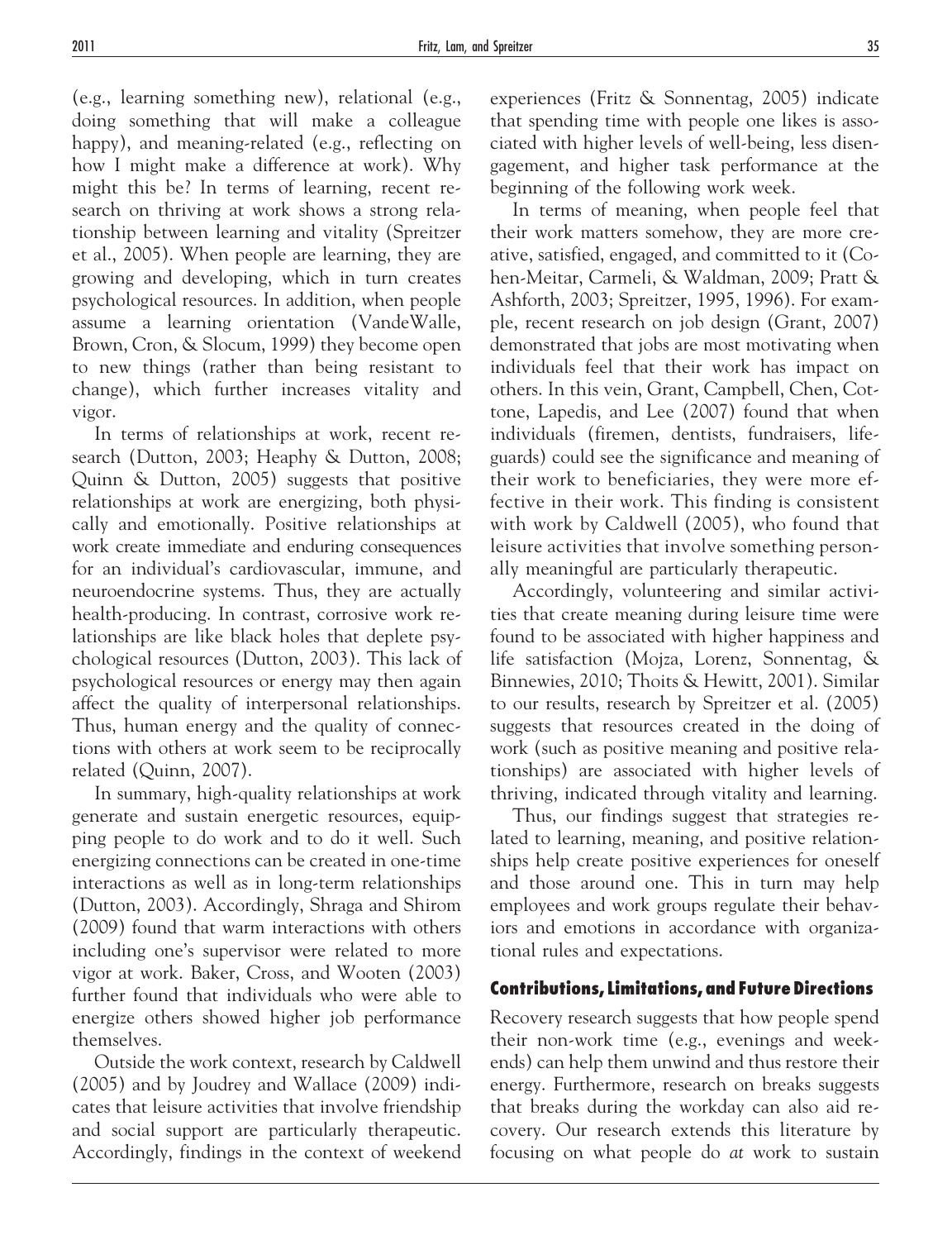vitality and reduce fatigue. Our study is a first step in exploring this new domain in more detail and in providing empirical evidence for its relevance for management and business. This is important as people spend more and more time at work and have less time for recovery outside of work.

Our work also offers specific insights into *how* people seek to manage their energy at work. The *Fortune* 100 Best Places to Work ranking suggests that perks such as off-site retreats, concierge services, and on-site massages, all of which are expensive and in short supply in these economic times, are energizing to employees. However, our results affirm the importance of the intrinsic factors in work motivation. Specifically, strategies focused on reflecting on how work is meaningful, what gives joy, and where one can make a difference were found to be related to employee vitality. Further, our findings demonstrate the importance of relational strategies such as showing gratitude, doing something to make someone at work happy, and offering help to others—something understated in prior work. Finally, strategies that give the opportunity to learn and grow seem to be relevant for human energy.

An additional contribution of our research is the focus on strategies that employees self-initiate to manage their energy. Prior research has mostly examined how leaders cultivate employee energy through building social capital (Carmeli, Ben-Hador, Waldman, & Rupp, 2009), increasing psychological safety (Kark & Carmeli, 2009), and developing better leader-member exchange relationships (Atwater & Carmeli, 2008). However, our results point to ways in which employees can "craft" their jobs to be more "energy-sustaining" over time. In this way, our research is more in tune with recent research on job crafting (Wrzesniewski & Dutton, 2001), which assumes a more agentic role for individuals in making decisions about how they do their work (even if they do not necessarily have choices over the content of their work). In addition, our findings add to research on affect regulation by indicating additional ways through which employees can regulate their own affect as well as that of those around them.

One limitation of our study is that we included only knowledge workers. Therefore, future research should examine the management of human energy in a broader array of work contexts. Knowledge workers typically have more autonomy in how and when they do their work. Some microbreaks like "surfing the web" or "reading for fun" may not be feasible for those working on an assembly line or in front-line service work. However, the most potent strategies we identified in our study are likely to be possible in almost any kind of job situation. In jobs with low autonomy, organizations may benefit from designing jobs in which employees still have the opportunity to learn, find meaning, and create positive relationships. For example, continuous learning programs create opportunities for employees in all kinds of jobs to learn new things. Membership in affinity groups can create opportunities for meaning and relationships even outside one's immediate job.

Future research should also explore the role of possible "restrictions" in how employees manage their energy at work. For instance, the most relevant strategies may not be seen as appropriate or in accordance with organizational culture. Specifically, it might go against the organization's norms for an individual to seek feedback from others or to show gratitude to a colleague explicitly. However, other strategies may be less visible ("reflect on how I make a difference at work" or "find joy in what I do") and thus can be conducted in the privacy of one's office or thoughts. Thus, norms and rules may be boundary conditions that enhance or limit the use of certain strategies.

Future research should also examine the existence of different dimensions of human energy (e.g., emotional energy versus physiological energy) and their relevance in the work context. While emotional energy can be assessed through a survey instrument, the best way to capture physiological energy would be through indicators such as glucose levels. The next step then would be to examine whether certain strategies are most potent for different dimensions of energy. For example, going for a walk may be more strongly related to physiological energy, while chatting with a co-worker may be more relevant for emotional energy. A related issue is understanding the dispositional nature of human energy. We have focused on human energy expressed in the states of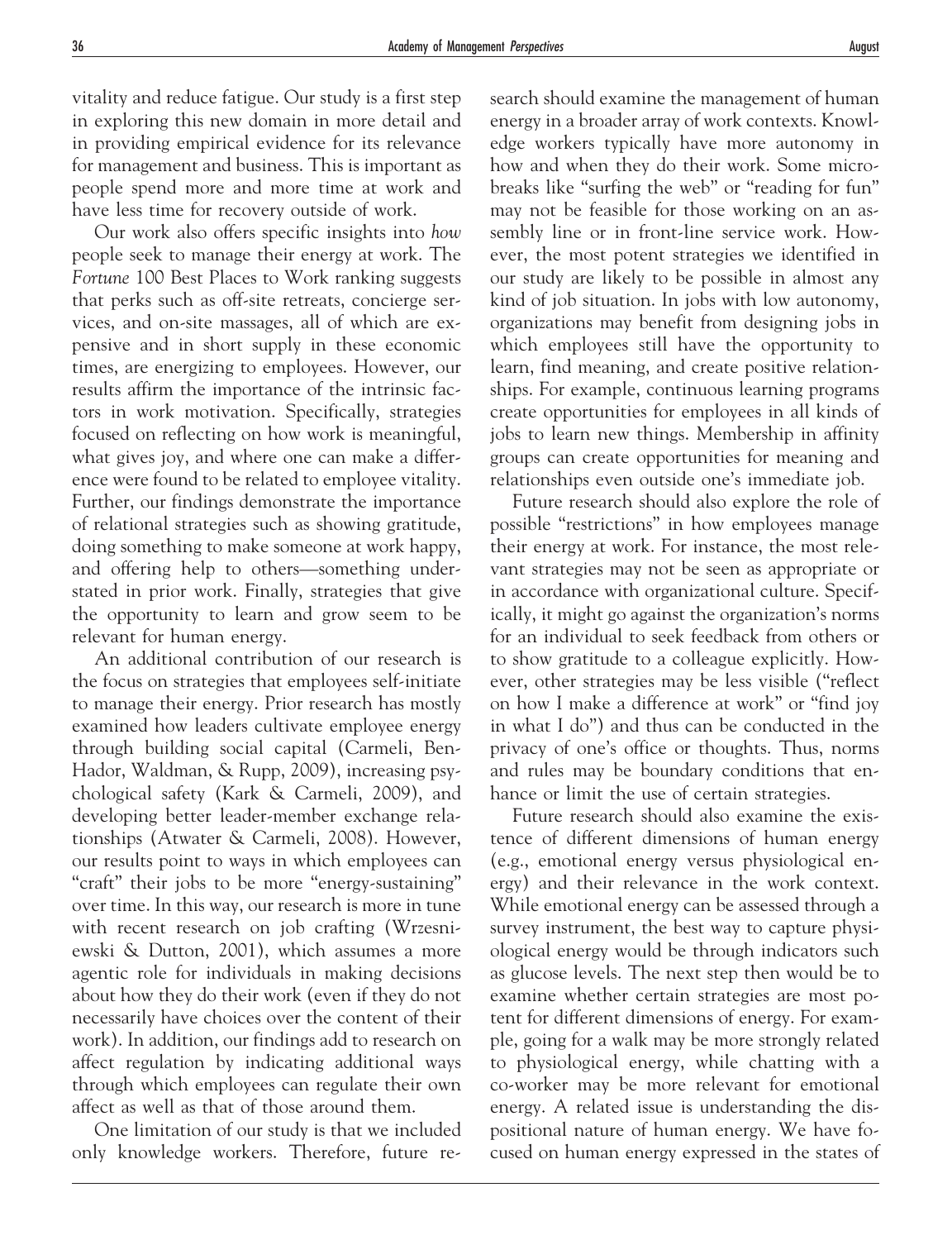vitality and fatigue. But there may also be individual differences that explain human energy.

Furthermore, future research would benefit from using longitudinal designs or experience sampling approaches to further explore the dynamics among work-related strategies, micro-breaks, and human energy. Such designs will allow the examination of possible differences in responses depending on time of day or day of the week. Longitudinal designs can also help researchers understand the causal pathways among these strategies, micro-breaks, and human energy. Specifically, do employees high in energy "do relational things" (e.g., offer help, show gratitude) while people who feel fatigued "do self-focused things" (e.g., shop, vent, surf the web)? Or does "doing relational things" create energy?

Along similar lines, researchers may want to explore whether the strategies and micro-breaks that employees choose at work act as prevention or intervention methods. In other words, do employees pursue them to prevent energy drain or to regain energy once it has been depleted? Answering these questions will help us understand how employees can successfully sustain high levels of human energy over time. This in turn would underline the importance of sustainability as a human dimension.

In sum, what matters most for managing human energy at work appears to be strategies people pursue in the doing of their work. This conclusion takes a first step at connecting research on recovery from work demands and work breaks (Eden, 2001; Trougakos et al., 2008) on one hand with research on job design on the other hand. As a result, our study opens a new domain of research in organizations that will be fruitful in understanding the long-term sustainability of employees' psychological energy at work as well as the sustainability of organizations as a whole. Specifically, job designs high in autonomy give employees the opportunity to pursue activities during work that help them maintain and replenish their psychological resources—such as the opportunity to learn or to create high-quality connections with others. In this way, our study responds to Pfeffer's (2010) important call for a greater understanding of human sustainability at work.

#### **References**

- Ashford, S. J., Lee, C., & Bobko, P. (1989). Content, causes and the consequences of job insecurity: A theory-based measure and substantive test. *Academy of Management Journal, 32*(4), 803– 829.
- Atwater, L., & Carmeli, A. (2009). Leader-member exchange, feelings of energy, and involvement in creative work. *The Leadership Quarterly, 20,* 264 –275.
- Baker, W., Cross, R., & Wooten, M. (2003). Positive organizational network analysis and energizing relationships. In K. S. Cameron, J. E. Dutton, & R. Quinn (Eds.), *Positive organizational scholarship* (pp. 328 –342). San Francisco: Berrett-Koehler Publishers.
- Bostic, T. J., Rubio, D. M., & Hood, M. (2000). A validation of the subjective vitality scale using structural equation modeling. *Social Indicators Research, 52,* 313–324.
- Brown, G. (1999). *The energy of life.* New York: Free Press.
- Byron, K. (2005). A meta-analytic review of work-family conflict and its antecedents. *Journal of Vocational Behavior, 67,* 169 –198.
- Cable News Network. (2008). *Sleeping at work: More of us are doing it.* Retrieved May 11, 2010, from http://www. cnn.com/2008/LIVING/worklife/06/10/lw.napping.work/ index.html
- Caldwell, L. L. (2005). Leisure and health: Why is leisure therapeutic? *British Journal of Guidance and Counseling, 33,* 7–26.
- Carmeli, A., Ben-Hador, B., Waldman, D. A., & Rupp, D. E. (2009). How leaders cultivate social capital and nurture employee vigor: Implications for job performance. *Journal of Applied Psychology, 94,* 1553–1561.
- Cohen-Meitar, R., Carmeli, A., & Waldman, D. A. (2009). Linking meaningfulness in the workplace to employee creativity: The intervening role of organizational identification and positive psychological experiences. *Creativity Research Journal, 21,* 361**–**375.
- Dababneh, A., Swanson, N., & Shell, R. L. (2001). Impact of added rest breaks on the productivity and well being of workers. *Ergonomics, 44,* 164 –174.
- Dutton, J. E. (2003). *Energize your workplace: How to build and sustain high-quality connections at work.* San Francisco: Jossey-Bass Publishers.
- Eden, D. (2001). Vacations and other respites: Studying stress on and off the job. In C. L. Cooper & I. T. Robertson (Eds.), *International review of industrial and organizational psychology* (Vol. 16, pp. 121–146). New York: Wiley.
- Elsbach, K. D., & Hargadon, A. B. (2006). Enhancing creativity through "mindless" work: A framework of workday design. *Organization Science, 17,* 470 – 483.
- Fortune Magazine (2006). How I work. Retrieved May 11, 2010, from http://money.cnn.com/popups/2006/fortune/ how i work/frameset.8.exclude.html
- Fritz, C., & Sonnentag, S. (2005). Recovery, health, and job performance: Effects of weekend experiences. *Journal of Occupational Health Psychology, 10,* 187–199.
- Fritz, C., Sonnentag, S., Spector, P. E., & McInroe, J. (2010). The weekend matters: Relationships between stress recovery and affective experiences. *Journal of Organizational Behavior, 31*, 1137–1162.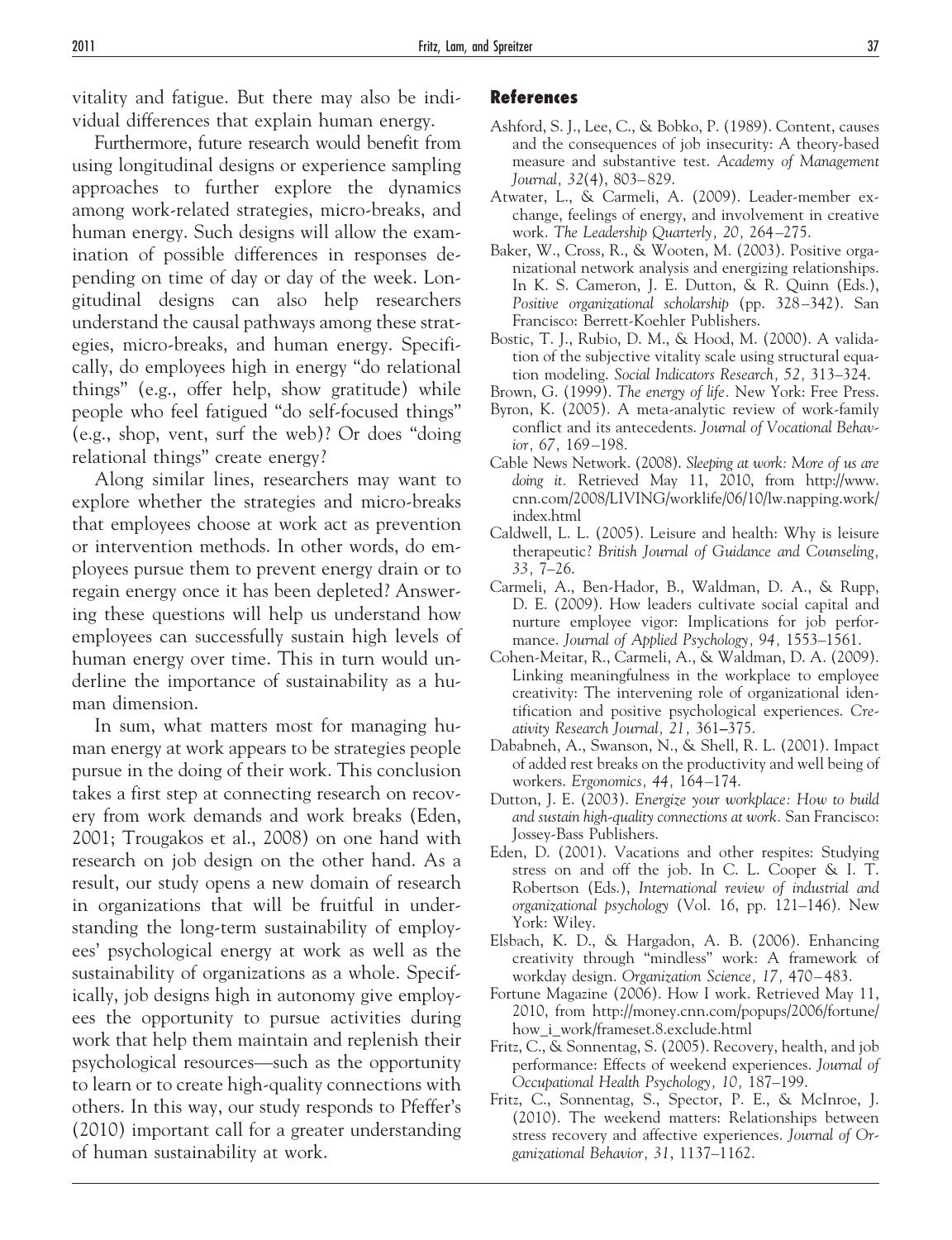- Grant, A. M. (2007). Relational job design and the motivation to make a prosocial difference. *Academy of Management Review, 32,* 393– 417.
- Grant, A. M., Campbell, E. M., Chen, G., Cottone, K., Lapedis, D., & Lee, K. (2007). Impact and the art of motivation maintenance: The effects of contact with beneficiaries on persistence behavior. *Organizational Behavior and Human Decision Processes, 103,* 53– 67.
- Griffin, M. A., Neal, A., & Parker, S. K. (2007). A new model of work role performance: Positive behavior in uncertain and interdependent contexts. *Academy of Management Journal, 50,* 327–347.
- Heaphy, E. D., & Dutton, J. E. (2008). Positive social interactions and the human body at work: Linking organizations and physiology. *Academy of Management Review, 33,* 137–162.
- Hobfoll, S. E. (1989). Conservation of resources: A new attempt at conceptualizing stress. *American Psychologist, 44,* 513–524.
- Hobfoll, S. E. (1998). *Stress, culture, and community: The psychology and physiology of stress.* New York: Plenum Press.
- Hobfoll, S. E., & Shirom, A. (2001). Conservation of resources theory: Applications to stress and management in the workplace. In R. T. Golembiewski (Ed.), *Handbook of organizational behavior,* 2nd ed. (pp. 57– 80). New York: Marcel Dekker, Inc.
- Hochschild, A. (1990). *The second shift.* New York: Avon Books.
- Iwasaki, Y. (2003). Examining rival models of leisure coping mechanisms. *Leisure Sciences, 25,* 183–206.
- Joudrey, A. D., & Wallace, J. E. (2009). Leisure as a coping resource: A test of the job demand-control-support model. *Human Relations, 62,* 195–217.
- Kaplan, S. (2001). Meditation, restoration, and the management of mental fatigue. *Environment and Behavior, 33,* 480 –506.
- Kark, R., & Carmeli, A. (2009). Alive and creating: The mediating role of vitality in the relationship between psychological safety and creative work involvement. *Journal of Organizational Behavior*, *30*, 785– 804.
- Lin, B. C., & Fritz, C. (2011). *Give me a break: Relationships between recovery during lunch breaks and employee wellbeing* (Working Paper). Portland, OR: Portland State University.
- Loehr, J., & Schwartz, T. (2003). *The power of full engagement: Managing energy, not time, is the key to high performance and renewal.* New York: Free Press.
- McNair, D. M., Lorr, M., & Droppleman, L. F. (1992). *Manual for the profile of mood states.* San Diego, CA: Educational and Industrial Testing Service.
- Mojza, E. J., Lorenz, C., Sonnentag, S., & Binnewies, C. (2010). Daily recovery experiences: The role of volunteer work during leisure time. *Journal of Occupational Health Psychology, 15,* 60 –74.
- Pfeffer, J. (2010). Building sustainable organizations: The human factor. *Academy of Management Perspectives, 24,* 34 – 45.
- Pratt, M. G., & Ashforth, B. E. (2003). Fostering meaningfulness in working and at work. In K. S. Cameron, J. E.

Dutton, & R. E. Quinn (Eds.), *Positive organizational scholarship: Foundations of a new discipline* (pp. 309 –327). San Francisco: Berrett-Koehler.

- Pronk, N. P., Crouse, S. F., & Rohack, J. J. (1995). Maximal exercise and acute mood response in women. *Physiology & Behavior, 57,* 1– 4.
- Pugh, S. D. (2001). Service with a smile: Emotional contagion in the service encounter. *Academy of Management Journal, 44,* 1018 –1027.
- Quinn, R. W. (2007). Energizing others in work relationships. In J. E. Dutton & B. R. Ragins (Eds.), *Exploring positive relationships at work: Building a theoretical and research foundation* (pp. 73–90). New York: Routledge.
- Quinn, R., & Dutton, J. E. (2005). Coordination as energyin-conversation: A process theory of organizing. *Academy of Management Review, 30,* 36 –57.
- Ryan, R. M., & Frederick, C. M. (1997). On energy, personality and health: Subjective vitality as a dynamic reflection of well-being. *Journal of Personality, 65,* 529 – 565.
- Schor, J. (1992). *The overworked American: The unexpected decline in leisure.* New York: Basic Books.
- Scott, B. A., & Judge, T. A. (2006). Insomnia, emotions, and job satisfaction: A multilevel study. *Journal of Management, 32,* 622– 645.
- Shraga, O., & Shirom, A. (2009). The construct validity of vigor and its antecedents: A qualitative study. *Human Relations, 62,* 271–291.
- Sonnentag, S. (2003). Recovery, work engagement, and proactive behavior: A new look at the interface between nonwork and work. *Journal of Applied Psychology, 88,* 518 –528.
- Sonnentag, S., Binnewies, C., & Mojza, E. J. (2008). "Did you have a nice evening?" A day-level study on recovery experiences, sleep, and affect. *Journal of Applied Psychology, 3,* 674 – 684.
- Sonnentag, S., & Fritz, C. (2007). The recovery experience questionnaire: Development and validation of a measure for assessing recuperation and unwinding from work. *Journal of Occupational Health Psychology, 12,* 204 –221.
- Spreitzer, G. M. (1995). Psychological empowerment in the workplace: Dimensions, measurement, and validation. *Academy of Management Journal, 38,* 1442–1465.
- Spreitzer, G. M. (1996). Social structural characteristics of psychological empowerment. *Academy of Management Journal, 39,* 483–504.
- Spreitzer, G., Sutcliffe, K., Dutton, J., Sonenshein, S., & Grant, A. M. (2005). A socially embedded model of thriving at work. *Special Issue: Frontiers of Organization Science, Part 2 of 2, 16,* 537–549.
- Storseth, F. (2007). Affective job insecurity and risk taking at work. *International Journal of Risk Assessment and Management, 7,* 189 –204.
- Taylor, W. C. (2005). Transforming work breaks to promote health. *American Journal of Preventive Medicine, 29,* 461– 465.
- Thayer, R. E., Newman, R., & McClain, T. M. (1994). Self-regulation of mood: Strategies for changing a bad mood, raising energy, and reducing tension. *Journal of Personality and Social Psychology, 67,* 910 –925.